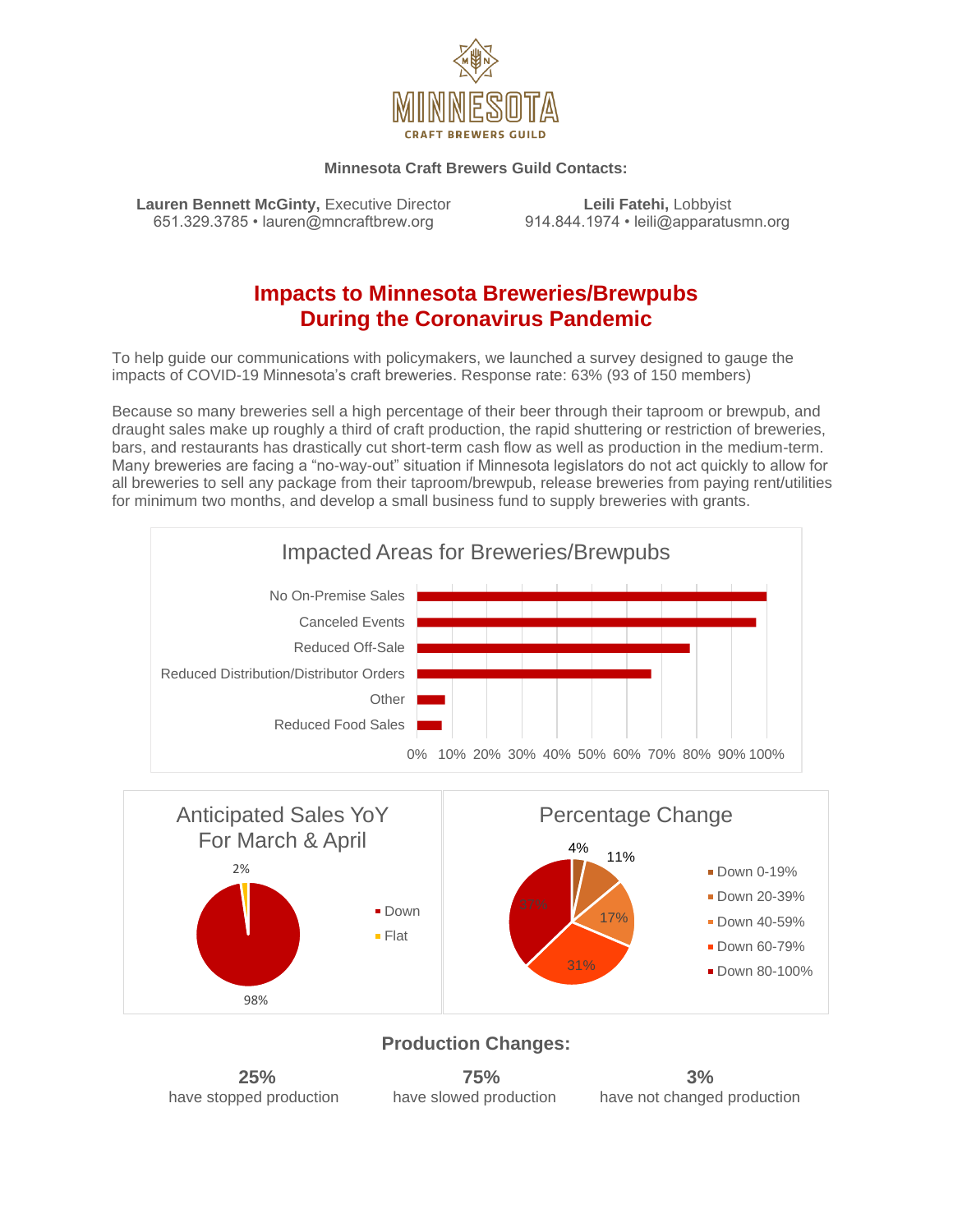



#### **What policy responses would be most helpful for your brewery or brewpub during this time?**

|                                                                                                | <b>High Priority</b> | <b>Medium Priority</b> | <b>Low Priority</b> |
|------------------------------------------------------------------------------------------------|----------------------|------------------------|---------------------|
| Increased funding for SBA low/no<br>interest loans                                             | 45%                  | 33%                    | 22%                 |
| Immediate Ioan payment deferment on<br>SBA loans with no interest accruals                     | 53%                  | 21%                    | 26%                 |
| Loan deferments for minimum two<br>months with no interest accruals from<br>commercial lenders | 73%                  | 16%                    | 11%                 |
| <b>Cash transfers to individual Americans</b>                                                  | 31%                  | 36%                    | 33%                 |
| Waive payments on upcoming taxes<br>(includes sales taxes & payroll taxes)                     | 80%                  | 14%                    | 6%                  |
| <b>Compensation fund for businesses</b><br>affected by coronavirus                             | 72%                  | 21%                    | 7%                  |
| Ability to sell any vessel size out your<br>front door                                         | 58%                  | 20%                    | 22%                 |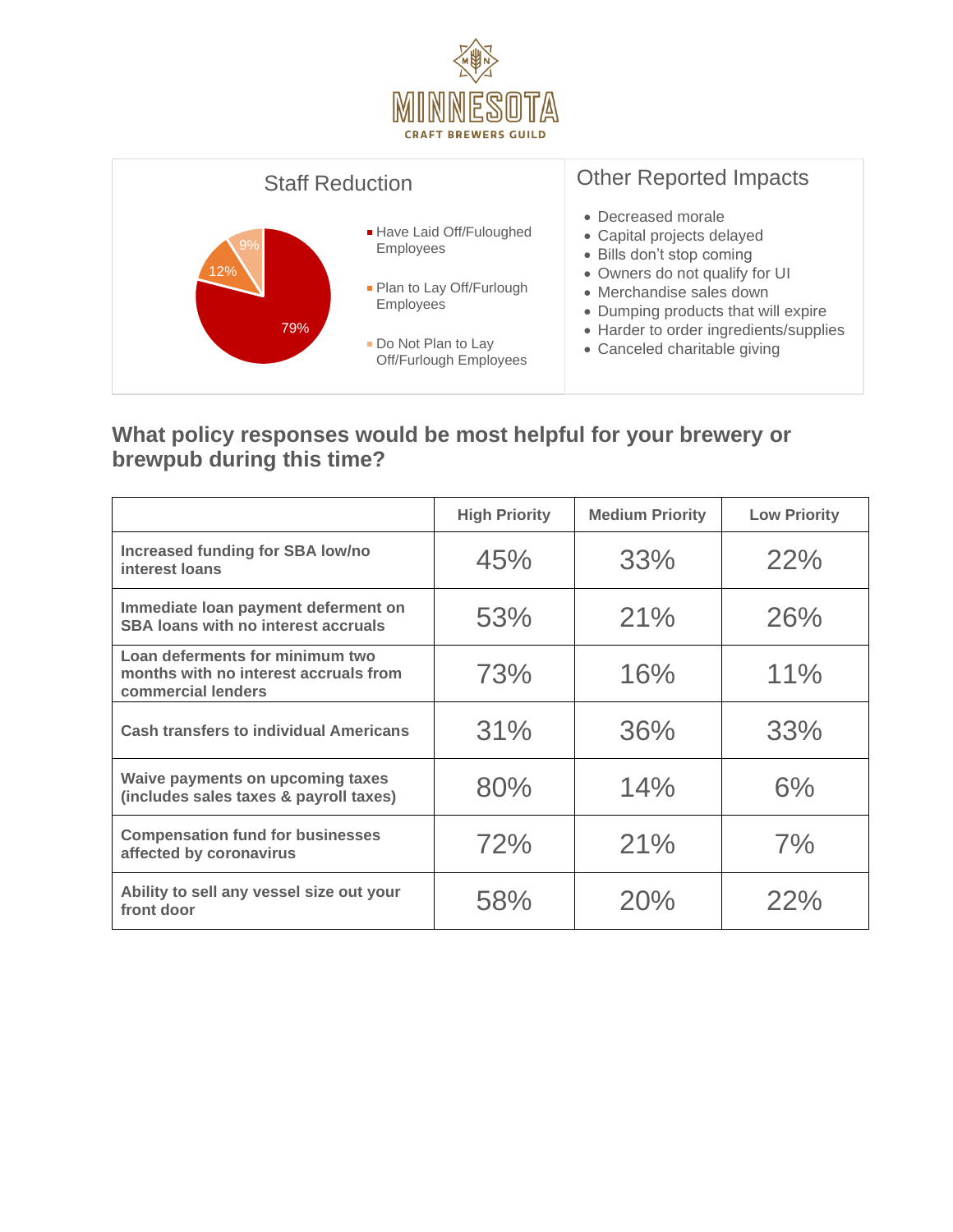

# **Brewery Ownership & Employee Statistics**

**Number of Owners:** 2300

*(includes co-op ownership structures)*

**Percentage Women:** 20%

**Full-time Employees:** 775

**Percentage People of Color:** 6%

**Part-time Employees:** 1330

### **Brewery/Brewpub Benefit Information**

- 34% do not have any benefits
- 39% offer health insurance/healthcare reimbursement
- 19% offer dental insurance/dental insurance reimbursement
- 14% offer vision insurance/vision insurance reimbursement
- 20% offer retirement
- 43% offer vacation/sick packages
- 13% offer long-term disability
- 11% offer "other" benefits not listed in our survey

## **Locations:**

- 59% are located in the metro area *(Counties: Anoka, Carver, Chisago, Dakota, Isanti, Hennepin, Ramsey, Scott, Washington)*
- 41% are located in greater Minnesota

## **Brewery/Brewpub Notes to Policymakers:**

- "This brewery and the entire industry is at risk of disappearing!"
- "We are a 2-year-old brewery that only sells out of the taproom. Being so new we are still in an extremely vulnerable position. We just got caught up on most of our bills, but our lease. […] Loans are OK, but you eventually have to pay them back. We can't afford to keep going further in debt for the hope of paying it off someday."
- "Being in a seasonal tourism town, we have been operating week to week since then until summer comes around. This will be the nail in the coffin/bankruptcy if something doesn't happen soon. Even if we lose half of our upcoming summer, I don't see how we could survive through next winter. Being forced to shut down has brought me to tears more than I ever have been. Please, from us and many others, help."
- "Having to close our brand-new taproom down has killed up to 80% of our business. There's no way we can survive this very long without some major assistance."
- "We need quick action to allow us to keep paying our employees. Our number one priority is those employees. We will look to additional loans or relief opportunities to take care if our debts, but it is impossible to keep our employees employed with the heavy reduction in income that comes from our Taproom being closed."
- "I live in a rural designated community and this is my only sources of income. With both businesses shut down and self-employed, I don't qualify for unemployment so I now have no income to pay my upcoming brewpub license renewal or my liquor license and insurance let alone my \$3,000 mortgage and then add in insurance, internet, phone and food and gas for my family I'm screwed."

**NUMBER OF PEOPLE IMPACTED:**

**4300++**